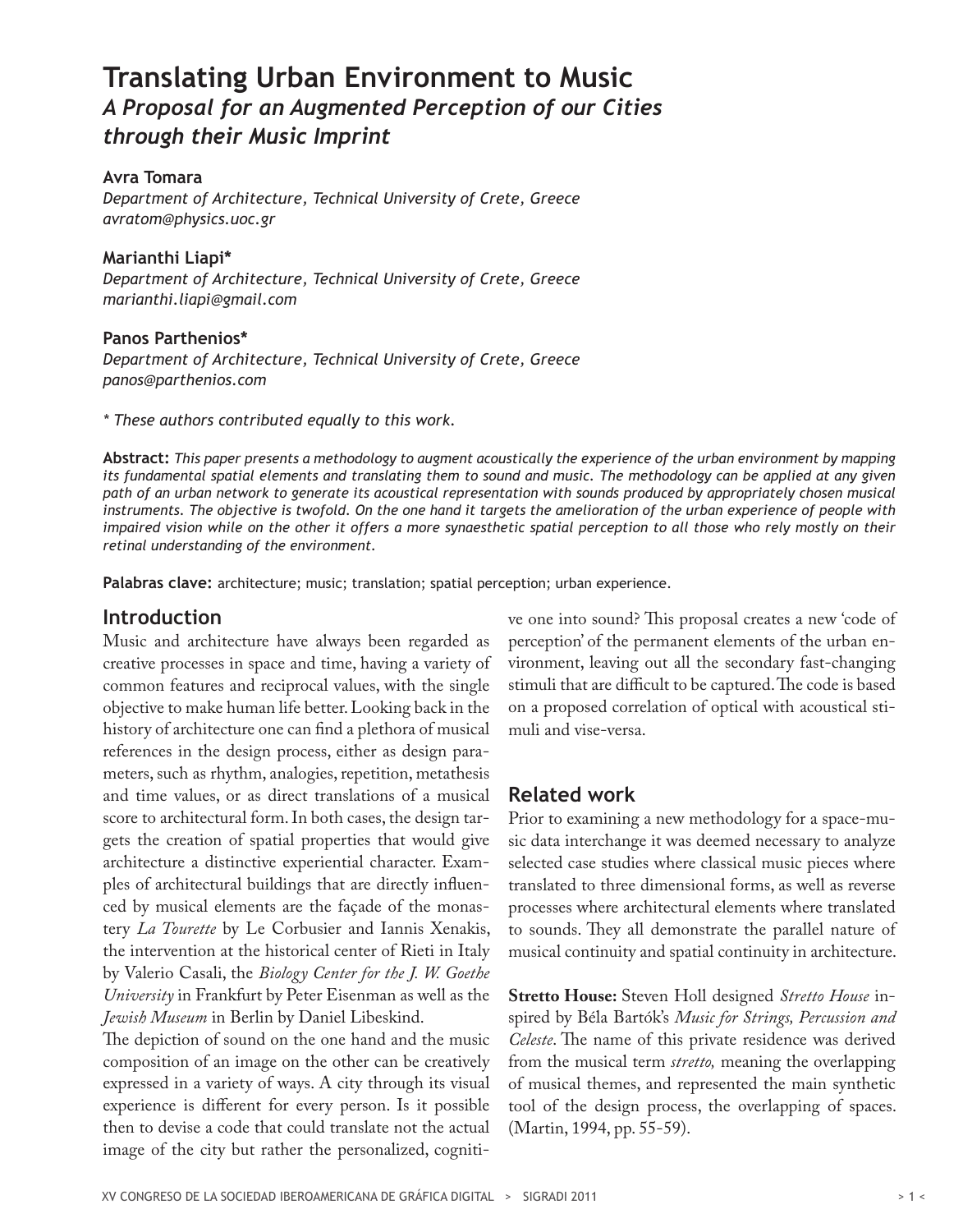**Bloch City:** According to the principles of graphical notation, every traditional musical score has a graphical dimension, which can be considered as an emotional object. Such an idea of direct correspondence of a musical score to architectural space was examined by Peter Cook (Archigram), who transposed the graphical form of a concert for violin by Ernest Bloch to a plan of the ideal city. (Tsinikas, 2009, p. 53).

**Yamato International Building:** This office building by Hiroshi Hara is one of the few examples of architectural forms that were translated to music targeting that way the senses of sight and hearing in a single spatial experience. The translation was carried out at the *Key Station* of the TU Wien under the supervision of Prof. E. Simoncsics. The building was initially divided into successive layers (sections), which in turn were translated into sound with the use of a single musical instrument, that changes pitch according to the height of the elements of the section, resulting to a complete musical representation of the building.

The analysis of the aforementioned case studies concluded to four main methodological guidelines, which are important in the translation of any architectural setting to music:

- (1) the use of layers that logically disseminate spatial characteristics,
- (2) the identification and classification of spatial elements,
- (3) the translation of height to musical tone, and
- (4) the overall appreciation and embodiment of linearity in the translation process.

#### **Methodology**

Scientific findings in the domain of cognitive psychology reveal that people subconsciously create mental representations of their spatial surroundings, which are embodied in "mental maps", in order to be able to navigate themselves within the urban environment (Tversky, 1993, p. 1). Although personalized, these mental maps contain some important objective elements as well. According to Kevin Lynch, there are five objective elements that people relate with in their reading of the urban environment: paths, which are the most fundamental ones, edges, districts, nodes and landmarks (Lynch, 1960, pp. 46-49). In order to create an "acoustical" picture of the urban environment this methodology relies on Lynch's classification. Depending on the desired detail of the

outcome, one can begin by researching the elements in the aforementioned list by Lynch and, moreover, add other standard sub-elements that exist upon urban paths. The translation of those elements into sound follows a syntax which is based on the correspondence of a "path" in the city to a score of the music notation. Three basic common characteristics are identified here:

- Firstly, both the music score and the path are experienced and perceived in a linear manner through time.

- Secondly, they are both intimately connected with the perception of the musical composition and the cityscape respectively.

- Thirdly, they are both linked with the subjective choices of the music performer and the city explorer. As people move in the city, they become aware of different layers of spatial elements on both sides of their chosen path. This project focuses on the translation of the architectural elements upon the first layer, meaning the one people perceive most directly on both sides of their route. Based on Xenakis' UPIC system for the translation of graphic images to sound (Xenakis, 2001, pp. 190- 192), a three-dimensional Cartesian system of axes was initially created to better map the urban elements and the movement of people:

- the X axis is the one mapping people's movement and direction,
- the Y axis is placed vertically on X showing the depth of the urban elements, while
- the Z axis extends along their height.



*Fig. 1. The city and the human in the XYZ system of axes.* 

The next step was to correlate this XYZ system to basic musical characteristics. In this manner:

- the length of the elements on the X axis corresponds to the duration of the sound,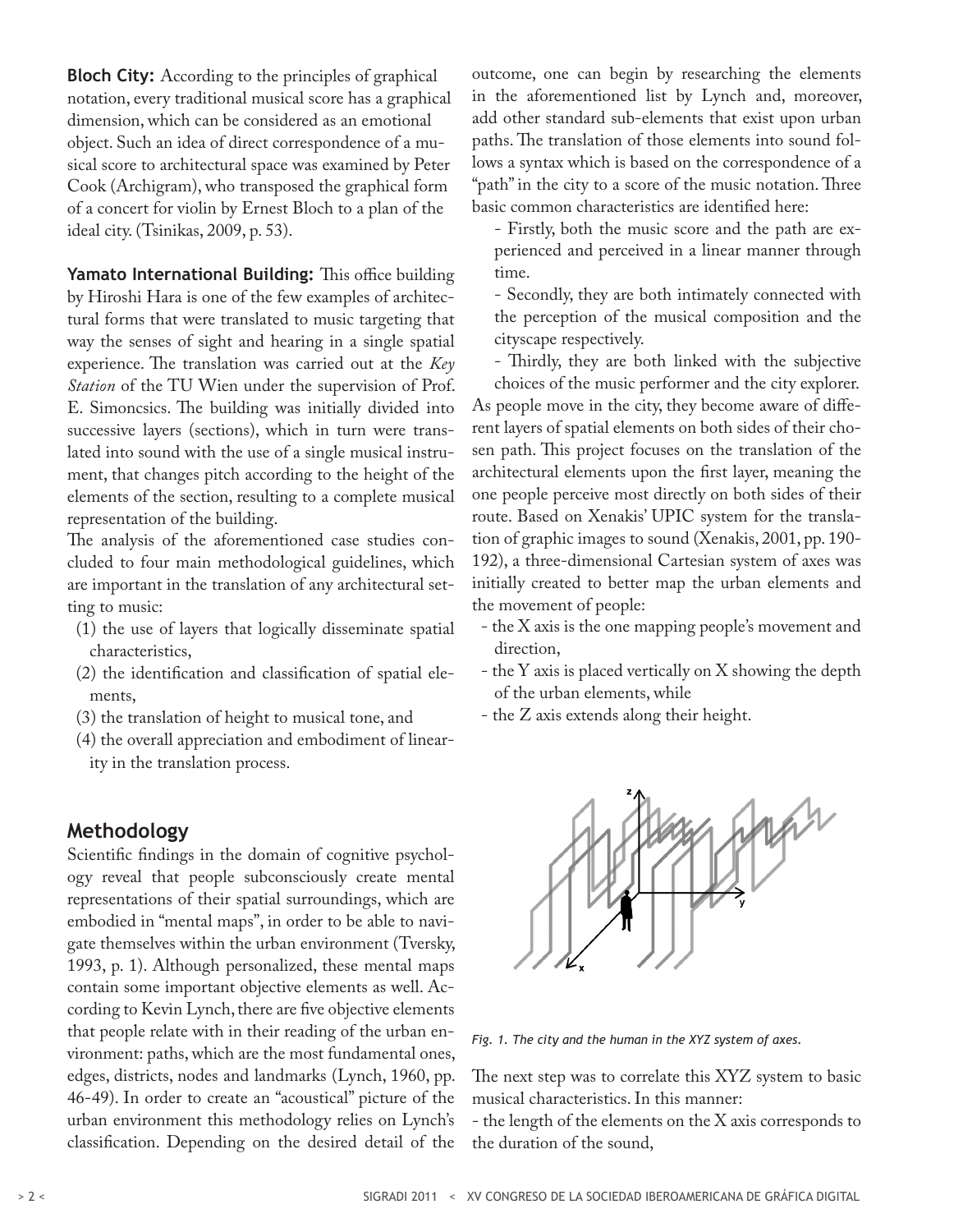- the depth on the Y axis corresponds to the reverb, which helps the user create an approximate perception of depth, and

- the height on the Z axis corresponds to the tone of the sound. Moreover, the particular way of how people move about relates to the expression, which means the subjective way of approaching the musical style. So it is desirable to provide people with the possibility to generate/create/reproduce their personal sounds. Finally, the importance of an architectural element is noted with the intensity of the sound that corresponds to it. The more important the urban element is, the more intense the corresponding sound will be. Having set the "Cartesian" parameters of the translation, the methodology proceeds with the identification and classification of the basic characteristics of the urban environment. The importance of those urban elements in the acoustical depiction of the cityscape was further verified by Ioanna Maria Gkertsou, a collaborator with visual impairment. Her contribution is marked with the orange numbers in Fig. 2 stating those 12 elements that finally take part in the proposed translation process. In terms of music analogies, those 12 elements where additionally categorized based on their extension along the X axis, which is translated as "duration in time" and is used to specify the correspondence of different musical instruments to each one of them. Therefore, one finds long duration elements and short duration/ instantaneous elements. Furthermore, the selection of the musical instruments was heavily based on their familiarity with the average ear, having a discrete sound that could be easily distinguished even among a larger group of those. Clearly, the process of the acoustical representation of the urban elements is subjective (and)

not based on objective criteria, so in an effort to make the translation as complete and coherent as possible, the use of additional characteristics is essential. Such are the special quality of the sound that each instrument produces and the emotions it generates to the listener. In conclusion, the proposed dictionary for translating the urban environment to music is as follows:

- *Building*: The basic urban component is represented by the basic musical instrument, the piano. As ground floor is defined the note C, as first floor the note D, as the first underground floor the note B etc.
- *Building openings*: They are represented by the saxophone, which produces either longer continuous sound for the translation of bigger open surface, or intense instantaneous sound for the translation of elements such as doors.
- *Gap (with or without use)*: Pause, meaning time of silence.
- *Sidewalk*: It constitutes a continuous and constant element. It is represented by the violin, which produces continuous and constant sound.
- *Street*: It also constitutes a continuous and constant element. It is represented by an instrument related to the violin, cello. Due to the fact that the sounds of lower frequency are more difficult to be perceived by the human ear, the street is represented by such a sound, because a slight reference to its presence, as a background sound, is needed.
- *Public transport stops*: They are represented in this translation by the drum. The sound of the drum is mainly characterized by the staccato musical mode, in which the notes are short in duration and not linked. The different types of stops will be performed by repeated percussions. For example:



*Fig. 2. Urban elements and characteristics.*